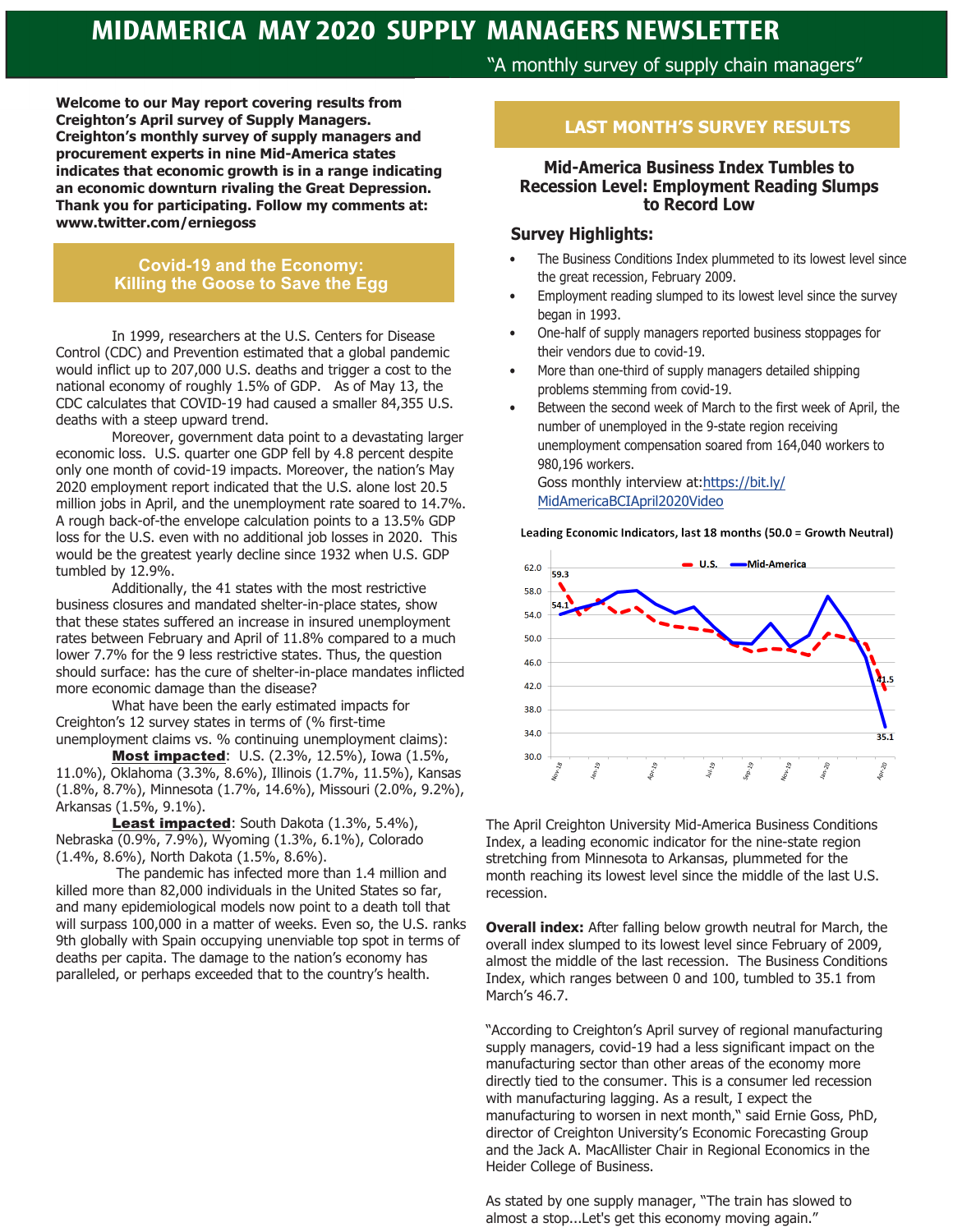# **MIDAMERICA MAY 2020 SUPPLY MANAGERS NEWSLETTER**

"A monthly survey of supply chain managers"

Additionally, Goss said, "In Creighton's April survey due to the coronavirus, one-half of supply manager reported business stoppages for their vendors, while more than onethird detailed shipping problems."

**Employment:** The April employment index slumped to a record low of 26.2 from March's already weak 34.7. One supply manager reported,

"In the middle of March U.S. Department of Labor data showed that only 164,040 workers in the nine-state region were unemployed and receiving unemployment insurance benefits. This represented only 1.3% of individuals covered by the unemployment insurance systems. By the first week of April, 980,196 workers were receiving unemployment insurance benefits or 7.5% of covered worker," said Goss.

**Wholesale Prices:** The wholesale inflation gauge for the month indicated deflationary pressures at the wholesale level with a wholesale price index of 44.0, lowest index since the end of the last recession, or May 2009, and down from 55.2 in March.

"With oil prices ranging between \$15 and \$20 due to demand issues linked to covid-19, I expect to see deflationary pressures in the weeks and months ahead despite the Federal Reserve's, and the U.S. government's record economic stimulus programs," said Goss.

**Con dence:** Looking ahead six months, economic optimism, as captured by the April Business Confidence Index, rebounded to a still weak 45.5 from March's record low 14.5.

"The federal stimulus plan, the Federal Reserve monetary incentive programs, and the rebound in U.S. stock markets boosted confidence from March's record lows," said Goss.

**Inventories:** The regional inventory index for April, reflecting levels of raw materials and supplies, sank to 36.9 from last month's 50.0.

In April survey, one supply manager reported that, "Our orders are being canceled. Chinese armed forces have confiscated some of our products we had planned to use to combat corona. US Government ordered Grainger to ship to them first, even though we have standing orders for N95 masks."

**Trade:** The regional trade numbers were very negative for the month with new export orders tumbling to 19.4 from March's 34.7. "On the other hand, international buying by supply mangers remained weak but increased to 38.7 from 32.7 in March," reported Goss.

**Other survey components:** Other components of the April Business Conditions Index were new orders at 21.0, down from March's 40.0; the production or sales index sank to 23.3 from March's 37.8; and speed of deliveries of raw materials and supplies index at 68.3 dipped slightly from last month's 68.4 reflecting slower deliveries and/or shipping difficulties.

The Creighton Economic Forecasting Group has conducted the monthly survey of supply managers in nine states since 1994 to produce leading economic indicators of the Mid-America economy. States included in the survey are Arkansas, Iowa, Kansas, Minnesota, Missouri, Nebraska, North Dakota, Oklahoma and South Dakota.

### **MID-AMERICA STATES**

The forecasting group's overall index, referred to as the Business Conditions Index, ranges between 0 and 100. An index greater than 50 indicates an expansionary economy over the course of the next three to six months.

The Business Conditions Index is a mathematical average of indices for new orders, production or sales, employment, inventories and delivery lead time. This is the same methodology, used since 1931 by the Institute for Supply Management (ISM), formerly the National Association of Purchasing Management. The Mid-America report is produced independently of the national ISM.

**ARKANSAS:** The April Business Conditions Index for Arkansas sank to 35.1 from March's 47.3. Components of the April index from the monthly survey of supply managers were: new orders at 21.0, production or sales at 36.9, delivery lead time at 68.2, inventories at 23.3, and employment at 26.1. "Between the second week of March, and the first week of April, workers in the state receiving unemployment compensation rose from 11,500, or 1.0% of workers covered by the unemployment system to 66,500 individuals, or 5.6% of covered employment," said Goss.

**IOWA:** The state's Business Conditions Index, or overall index, once again slumped below growth neutral. The reading sank to 34.4 from 45.8 in March. Components of the overall April index from the monthly survey of supply managers were: new orders at 23.7, production or sales at 19.7, delivery lead time at 67.4, employment at 25.6, and inventories at 35.5. "Between the second week of March, and the first week of April, workers in the state receiving unemployment compensation rose from 27,800, or 1.8% of workers covered by the unemployment system to 127,300 individuals, or 8.3% of covered employment," said Goss.

**KANSAS:** The Kansas Business Conditions Index for April tumbled to 36.3 from March's 48.3. Components of the leading economic indicator from the monthly survey of supply managers for April were: new orders at 23.2, production or sales at 39.2, delivery lead time at 69.7, employment at 27.0, and inventories at 22.5. "Between the second week of March, and the first week of April, workers in the state receiving unemployment compensation rose from 9,700, or 0.7% of workers covered by the unemployment system to 78,300 individuals, or 5.7% of covered employment," said Goss.

**MINNESOTA:** The April Business Conditions Index for Minnesota sank to 34.8 from March's 45.5 Components of the overall April index from the monthly survey of supply managers were: new orders at 20.5, production or sales at 23.4, delivery lead time at 67.9, inventories at 22.5, and employment at 26.0. "Between the second week of March, and the first week of April, workers in the state receiving unemployment compensation rose from 61,700, or 2.2% of workers covered by the unemployment system to 341,500 individuals, or 11.9% of covered employment," said Goss.

**MISSOURIi:** The April Business Conditions Index for Missouri slumped to 35.1 from 45.3 in March. Components of the overall index from the survey of supply managers for April were: new orders at 21.1, production or sales at 23.2, delivery lead time at 68.3, inventories at 37.0, and employment at 26.2. "Between the second week of March, and the first week of April, workers in the state receiving unemployment compensation rose from 22,300, or 0.8% of workers covered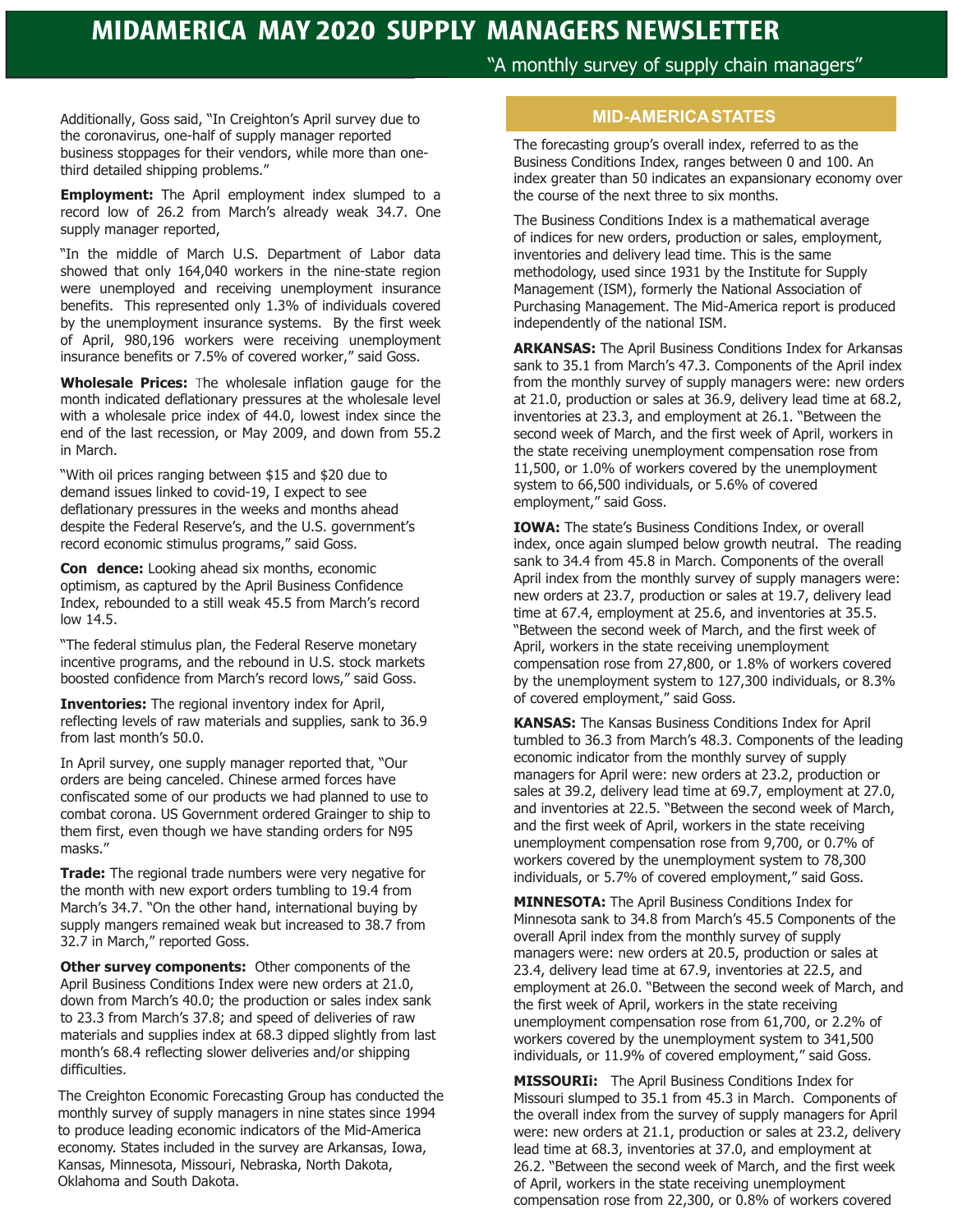"A monthly survey of supply chain managers"

#### **by the unemployment system, to 24,500 individuals, or 6.0% of covered employment," said Goss.**

**NEBRASKA:** The state's overall index for April dropped to 36.0 from 47.8 in March. Components of the index from the monthly survey of supply managers for April were: new orders at 22.7, production or sales at 22.7, delivery lead time at 69.3, inventories at 38.7, and employment at 26.8. "Between the second week of March, and the first week of April, workers in the state receiving unemployment compensation rose from 5,000, or 0.5% of workers covered by the unemployment system, to 60,400 individuals, or 6.3% of covered employment," said Goss.

**NORTH DAKOTA:** The April Business Conditions Index for North Dakota plummeted to 35.8 from 46.8 in March. Components of the overall index for April were: new orders at 22.3, production or sales at 26.6, delivery lead time at 69.1, employment at 22.8, and inventories at 38.3. "Between the second week of March, and the first week of April, workers in the state receiving unemployment compensation rose from 6,300, or 1.5% of workers covered by the unemployment system, to 24,500 individuals, or 6.0% of covered employment," said Goss.

**OKLAHOMA:** Oklahoma's Business Conditions Index once again declined below growth neutral in April. The overall index for April slumped to 34.2 from March's 45.7. Components of the overall April index were: new orders at 19.3, production or sales at 23.8, delivery lead time at 67.1, inventories at 38.3, and employment at 25.5. "Between the second week of March, and the first week of April, workers in the state receiving unemployment compensation rose from 16,400, or 1.1% of workers covered by the unemployment system, to 88,300 individuals, or 5.6% of covered employment," said Goss.

**SOUTH DAKOTA:** The April Business Conditions Index for South Dakota tumbled to 35.9 from March's 47.4. Components of the overall index from the April survey of supply managers in the state were: new orders at 22.4, production or sales at 22.8, delivery lead time at 69.2, inventories at 38.4, and employment at 26.7. "Between the second week of March, and the first week of April, workers in the state receiving unemployment compensation rose from 2,800, or 0.7% of workers covered by the unemployment system, to 14,400 individuals, or 3.5% of covered employment," said Goss.



•

# **THE BULLISH NEWS**

- **The average 30-year fixed rate mortgage in the U.S. stood at 3.26% last week.**
- Fleeing for safe-haven investments, investors have driven the price of gold up by 11.9% since January 1, 2020.
- Despite the Minneapolis Federal Reserve president calling Bitcoin a "giant garbage dumpster", the cryptocurrency has provided investors/speculators with a 25.9% return since January 1, 2020.

•

# THE BEARISH NEWS

- **The U.S. economy lost 20.5 million jobs in April as the unemployment rate rose to 14.7% from March's 4.4%.**
- As of April 25, 2020, the number of workers receiving unemployment insurance was 22.03 compared to 1.71 million in April 2019.
- On an annualized and seasonally adjusted basis, U.S. GDP dropped -4.8% in Q1, 2020. Given that covid-19 only impacted the U.S. economy beginning in March, this was especially alarming.

## **THE OUTLOOK**

#### **National Association for Business Economics (NABE):**

"NABE Outlook Survey panelists believe that the U.S. economy is already in recession and will remain in a contractionary state for the first half of 2020, as the COVID-19 pandemic severely restricts economic activity," said NABE President Constance Hunter, CBE, chief economist, KPMG. "The consensus is real GDP declined at an annualized rate of 2.4% in the first quarter of 2020, and will shrink at an annualized rate of 26.5% in the second quarter.

"The panel is optimistic about a return to economic growth in the latter half of 2020, anticipating an annualized real GDP growth rate of 2.0% in the third quarter," she added. "Despite a sharp deterioration in labor market conditions, the median forecast suggests conditions will improve by the end of the year with support from aggressive fiscal and monetary stimulus, as panelists expect the Federal Reserve to hold steady on near-zero interest rates through 2021."

**Goss (May 2020): \*\***Contrary to NABE, I do not expect an economic rebound until 2021. Too few states and communities are "returning to work". \*\*Jerome Powell has indicated that he may be receptive to negative interest rates (big mistake!). Recent economic evidence from Japan and Europe indicates that this policy will fail. \*\*The U.S. economic recovery will not resemble a V, or even a U. Unfortunately, it will look more like a Nike swoosh.

# **STATISTIC OF THE MONTH**

**20.** Due to the spread of Covid-19 among workers, some 20 U.S. meat packing plants have closed over the past month. This not only jeopardizes the nation's food supply, it damages already unprofitable cattle and hog producers.